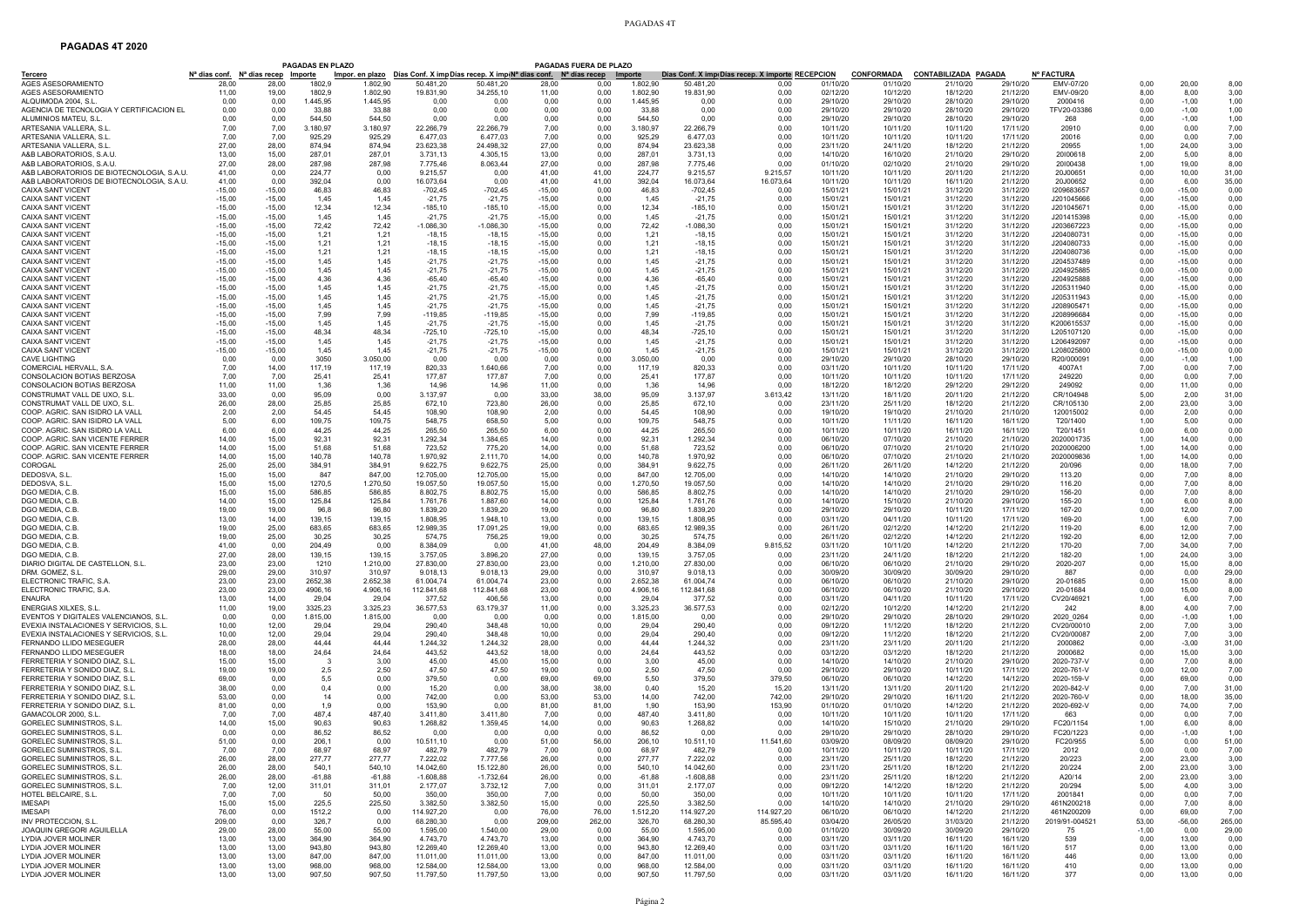| <b>I YDIA JOVER MOLINER</b><br><b>LYDIA JOVER MOLINER</b><br>LOOMIS SPAIN, S.A.    | 13.00<br>4.00<br>6.00 | 13.00<br>5.00<br>7.00 | 364.90<br>847.00<br>488.84 | 364.90<br>847.00<br>488.84 | 4.743.70<br>3.388.00<br>2.933.04 | 4.743.70<br>4.235.00<br>3.421.88 | 13.00<br>4.00<br>6.00 | 0.00<br>0.00<br>0.00 | PAGADAS 4T<br>364,90<br>847.00<br>488.84 | 4.743.70<br>3.388.00<br>2.933.04 | 0.00<br>0.00<br>0.00 | 03/11/20<br>09/12/20<br>14/10/20 | 03/11/20<br>10/12/20<br>15/10/20 | 16/11/20<br>14/12/20<br>21/10/20 | 16/11/20<br>14/12/20<br>21/10/20 | 539<br>554<br>1209R210083            | 0.00<br>1.00<br>1,00 | 13.00<br>4.00<br>6.00 | 0.00<br>0.00<br>0.00 |
|------------------------------------------------------------------------------------|-----------------------|-----------------------|----------------------------|----------------------------|----------------------------------|----------------------------------|-----------------------|----------------------|------------------------------------------|----------------------------------|----------------------|----------------------------------|----------------------------------|----------------------------------|----------------------------------|--------------------------------------|----------------------|-----------------------|----------------------|
| LOOMIS SPAIN, S.A.                                                                 | 14.00                 | 15.00                 | 488,84                     | 488,84                     | 6.843,76                         | 7.332.60                         | 14.00                 | 0,00                 | 488,84                                   | 6.843,76                         | 0.00                 | 06/10/20                         | 07/10/20                         | 21/10/20                         | 21/10/20                         | 1212R190108                          | 1,00                 | 14,00                 | 0,00                 |
| LOOMIS SPAIN, S.A                                                                  | $-9,00$               | 13,00                 | 488,84                     | 488,84                     | $-4.399,56$                      | 6.354,92                         | $-9,00$               | 0,00                 | 488,84                                   | $-4.399,56$                      | 0,00                 | 16/12/20                         | 07/01/21                         | 29/12/20                         | 29/12/20                         | 1211R210103<br>20001471              | 22,00                | $-9,00$               | 0,00                 |
| MANANTIAL DE IDEAS, S.L<br>MANANTIAL DE IDEAS, S.I.                                | 6,00<br>0.00          | 7,00<br>0.00          | 1.254,89<br>798.89         | 1.254,89<br>798.89         | 7.529,34<br>0.00                 | 8.784,23<br>0.00                 | 6,00<br>0.00          | 0,00<br>0.00         | 1.254,89<br>798.89                       | 7.529,34<br>0.00                 | 0,00<br>0.00         | 14/10/20<br>10/11/20             | 15/10/20<br>10/11/20             | 21/10/20<br>10/11/20             | 21/10/20<br>10/11/20             | 20001704                             | 1,00<br>0.00         | 6,00<br>0.00          | 0,00<br>0.00         |
| MANANTIAL DE IDEAS, S.L                                                            | $-9,00$               | 13,00                 | 193.45                     | 193.45                     | $-1.741,05$                      | 2.514,85                         | $-9.00$               | 0,00                 | 193,45                                   | $-1.741.05$                      | 0,00                 | 16/12/20                         | 07/01/21                         | 29/12/20                         | 29/12/20                         | 20001843                             | 22,00                | $-9,00$               | 0,00                 |
| MANANTIAL DE IDEAS, S.L.                                                           | $-7.00$               | $-12.00$              | 504.16                     | 504,16                     | $-3.529, 12$                     | $-6.049.92$<br>0.00              | $-7.00$               | 0.00                 | 504.16                                   | $-3.529.12$                      | 0.00                 | 12/01/21                         | 07/01/21                         | 31/12/20                         | 31/12/20                         | 21000008                             | $-5.00$              | $-7.00$               | 0.00                 |
| <b>MARIA RIPOLL VIVES</b><br>MARIA ZAMORA CASTELLÓ                                 | 24.00<br>14.00        | 0.00<br>15,00         | 795.00<br>989,36           | 795.00<br>989,36           | 19.080.00<br>13.851,04           | 14.840,40                        | 24.00<br>14.00        | 38,00<br>0,00        | 795.00<br>989,36                         | 19.080.00<br>13.851,04           | 30.210,00<br>0.00    | 13/11/20<br>14/10/20             | 27/11/20<br>15/10/20             | 14/12/20<br>21/10/20             | 21/12/20<br>29/10/20             | F200096<br>2020/0013                 | 14.00<br>1,00        | 17,00<br>6,00         | 7,00<br>8,00         |
| MARIA ZAMORA CASTELLÓ                                                              | 14.00                 | 15.00                 | 991.21                     | 991.21                     | 13.876.94                        | 14 868 15                        | 14.00                 | 0.00                 | 991.21                                   | 13.876.94                        | 0.00                 | 14/10/20                         | 15/10/20                         | 21/10/20                         | 29/10/20                         | 2020/0011                            | 1.00                 | 6.00                  | 8.00                 |
| MARIO SAI AFRANCA                                                                  | 13,00                 | 14.00                 | 2550,00                    | 2.550,00                   | 33.150,00                        | 35,700.00                        | 13.00                 | 0,00                 | 2.550,00                                 | 33.150.00                        | 0,00                 | 03/11/20                         | 04/11/20                         | 10/11/20                         | 17/11/20                         | -23                                  | 1,00                 | 6.00                  | 7,00                 |
| MEDIOS IMPRESOS Y DIGITALES DE AQUI. S.L.<br>MERCEDES GARGALLO LOPEZ               | 24.00<br>35.00        | 28,00<br>0.00         | 968.00<br>299              | 968.00<br>0.00             | 23.232.00<br>10.465.00           | 27.104.00<br>0.00                | 24.00<br>35.00        | 0.00<br>38.00        | 968.00<br>299.00                         | 23.232.00<br>10.465.00           | 0.00<br>11.362.00    | 23/11/20<br>13/11/20             | 27/11/20<br>16/11/20             | 18/12/20<br>16/11/20             | 21/12/20<br>21/12/20             | 2020 1137<br>A/200028                | 4,00<br>3.00         | 21.00<br>0.00         | 3,00<br>35,00        |
| MIGUEL ANGEL GALAS MURILLO                                                         | 15,00                 | 15,00                 | 1.500,40                   | 1.500,40                   | 22.506,00                        | 22.506,00                        | 15.00                 | 0,00                 | 1.500,40                                 | 22.506,00                        | 0.00                 | 06/10/20                         | 06/10/20                         | 21/10/20                         | 21/10/20                         | $\overline{2}$                       | 0,00                 | 15,00                 | 0,00                 |
| MIGUEL ANGEL GALAS MURILLO                                                         | 42,00                 | 0,00                  | 217,80                     | 0,00                       | 9.147,60                         | 0.00                             | 42,00                 | 42,00                | 217,80                                   | 9.147,60                         | 9.147,60             | 06/10/20                         | 06/10/20                         | 21/10/20                         | 17/11/20                         | $\overline{2}$                       | 0,00                 | 15,00                 | 27,00                |
| NATURGY IBERIA, S.A.<br>NATURGY IBERIA, S.A.                                       | 7.00<br>12,00         | 7.00<br>12,00         | 2.717,50<br>4.440.24       | 2.717,50<br>4.440.24       | 19.022.50<br>53.282,88           | 19.022.50<br>53.282.88           | 7.00<br>12.00         | 0.00<br>0.00         | 2.717.50<br>4.440.24                     | 19.022.50<br>53.282.88           | 0.00<br>0.00         | 14/10/20<br>04/11/20             | 14/10/20<br>04/11/20             | 21/10/20<br>16/11/20             | 21/10/20<br>16/11/20             | FF20321339838167<br>FE20321342243360 | 0.00<br>0,00         | 7.00<br>12.00         | 0.00<br>0,00         |
| NETYA, S.L                                                                         | 12.00                 | 10.00                 | 1513,12                    | 1.513.12                   | 18.157.44                        | 15.131.20                        | 12.00                 | 0.00                 | 1.513,12                                 | 18.157.44                        | 0.00                 | 19/10/20                         | 17/10/20                         | 21/10/20                         | 29/10/20                         | B-08566/20                           | $-2.00$              | 4.00                  | 8.00                 |
| NETYA, S.L                                                                         | 27.00                 | 28.00                 | 1893,20                    | 1.893.20                   | 51.116.40                        | 53.009.60                        | 27.00                 | 0.00                 | 1.893,20                                 | 51.116.40                        | 0.00                 | 23/11/20                         | 24/11/20                         | 18/12/20                         | 21/12/20                         | B-09850/20                           | 1,00                 | 24.00                 | 3.00                 |
| NETYA, S.L<br>NITROPARIS S.I.                                                      | 24.00<br>19.00        | 25.00<br>19.00        | 21.30<br>112.66            | 21.30<br>112.66            | 511.20<br>2.140.54               | 532.50<br>2.140.54               | 24.00<br>19.00        | 0.00<br>0.00         | 21.30<br>112.66                          | 511.20<br>2.140.54               | 0.00<br>0.00         | 26/11/20<br>29/10/20             | 27/11/20<br>29/10/20             | 14/12/20<br>10/11/20             | 21/12/20<br>17/11/20             | B-09946/20<br>FAB200641              | 1,00<br>0.00         | 17.00<br>12.00        | 7,00<br>7.00         |
| RAUL RUBIO MORENO                                                                  | 0,00                  | 0,00                  | 10381,80                   | 10.381,80                  | 0,00                             | 0,00                             | 0,00                  | 0,00                 | 10.381,80                                | 0,00                             | 0,00                 | 10/11/20                         | 10/11/20                         | 10/11/20                         | 10/11/20                         | 38/2020                              | 0,00                 | 0,00                  | 0,00                 |
| RAUL RUBIO MORENO                                                                  | 24,00                 | 0,00                  | 6897,00                    | 6.897,00                   | 165.528,00                       | 0,00                             | 24,00                 | 38,00                | 6.897,00                                 | 165.528,00                       | 262.086,00           | 13/11/20                         | 27/11/20                         | 18/12/20                         | 21/12/20                         | 34/2020                              | 14,00                | 21,00                 | 3,00                 |
| REGISTRADORES DE ESPAÑA<br>RENTOKIL INITIAL ESPAÑA, S.A.                           | 20.00<br>12.00        | 20.00<br>12.00        | 15.05<br>268.02            | 15.05<br>268,02            | 301.00<br>3.216,24               | 301.00<br>3.216,24               | 20.00<br>12.00        | 0.00<br>0,00         | 15.05<br>268.02                          | 301.00<br>3.216.24               | 0.00<br>0.00         | 01/10/20<br>29/10/20             | 01/10/20<br>29/10/20             | 21/10/20<br>10/11/20             | 21/10/20<br>10/11/20             | 2020/7705<br>200624972               | 0.00<br>0,00         | 20.00<br>12.00        | 0.00<br>0,00         |
| RENTOKIL INITIAL ESPAÑA, S.A.                                                      | 18.00                 | 18.00                 | 103.68                     | 103.68                     | 1.866.24                         | 1.866.24                         | 18.00                 | 0.00                 | 103.68                                   | 1.866.24                         | 0.00                 | 29/10/20                         | 29/10/20                         | 16/11/20                         | 16/11/20                         | 20062560                             | 0.00                 | 18.00                 | 0,00                 |
| RENTOKIL INITIAL ESPAÑA. S.A                                                       | 10.00                 | 16.00                 | 268.02                     | 268.02                     | 2.680,20                         | 4.288.32                         | 10.00                 | 0.00                 | 268.02                                   | 2.680.20                         | 0,00                 | 26/11/20                         | 02/12/20                         | 14/12/20                         | 12/12/20                         | 200630800                            | 6.00                 | 12,00                 | $-2,00$              |
| RENTOKIL INITIAL ESPAÑA, S.A<br>RS JIMENEZ 2018, S.L.                              | $-13,00$<br>23.00     | $-12,00$<br>23.00     | 268.02<br>278.78           | 268,02<br>278.78           | $-3.484.26$<br>6.411.94          | $-3.216.24$<br>6411.94           | $-13,00$<br>23.00     | 0,00<br>0.00         | 268,02<br>278.78                         | $-3.484,26$<br>6.411.94          | 0,00<br>0.00         | 12/01/21<br>06/10/20             | 13/01/21<br>06/10/20             | 31/12/20<br>21/10/20             | 31/12/20<br>29/10/20             | 200636074<br>201094                  | 1,00<br>0.00         | $-13.00$<br>15.00     | 0,00<br>8.00         |
| RS JIMENEZ 2018, S.L                                                               | 13,00                 | 14.00                 | 407.89                     | 407.89                     | 5.302.57                         | 5.710.46                         | 13.00                 | 0,00                 | 407.89                                   | 5.302.57                         | 0,00                 | 03/11/20                         | 04/11/20                         | 10/11/20                         | 17/11/20                         | 201165                               | 1,00                 | 6.00                  | 7,00                 |
| RS JIMENEZ 2018, S.L.                                                              | 18,00                 | 19,00                 | 393,71                     | 393,71                     | 7.086,78                         | 7.480,49                         | 18,00                 | 0,00                 | 393,71                                   | 7.086,78                         | 0,00                 | 02/12/20                         | 03/12/20                         | 14/12/20                         | 21/12/20                         | 201309                               | 1,00                 | 11,00                 | 7,00                 |
| SANIKFY<br>SANIKEY, S.L                                                            | 0.00<br>22,00         | 0.00<br>23,00         | 3.464.67<br>1467,96        | 3.464.67<br>1.467,96       | 0.00<br>32.295,12                | 0.00<br>33.763,08                | 0.00<br>22,00         | 0.00<br>0,00         | 3.464.67<br>1.467,96                     | 0.00<br>32.295,12                | 0.00<br>0,00         | 29/10/20<br>06/10/20             | 29/10/20<br>07/10/20             | 28/10/20<br>21/10/20             | 29/10/20<br>29/10/20             | V20/201493<br>V20/201768             | 0.00<br>1,00         | $-1.00$<br>14,00      | 1.00<br>8,00         |
| SANIKEY, S.I.                                                                      | 23,00                 | 23,00                 | 2113,77                    | 2.113,77                   | 48.616,71                        | 48.616.71                        | 23,00                 | 0,00                 | 2.113,77                                 | 48.616,71                        | 0,00                 | 06/10/20                         | 06/10/20                         | 21/10/20                         | 29/10/20                         | V20/201769                           | 0,00                 | 15,00                 | 8,00                 |
| <b>SANIKFY</b>                                                                     | 19.00                 | 19.00                 | 613.2                      | 613,20                     | 11.650.80                        | 11.650.80                        | 19.00                 | 0.00                 | 613,20                                   | 11.650.80                        | 0,00                 | 02/12/20                         | 02/12/20                         | 14/12/20                         | 21/12/20                         | V20/202282                           | 0.00                 | 12.00                 | 7,00                 |
| SEGARRA BARBERA, S.L<br>SEGARRA BARBERA, S.L.                                      | 28.00<br>28.00        | 28.00<br>28.00        | 149.42<br>164.56           | 149.42<br>164.56           | 4.183.76<br>4.607.68             | 4.183.76<br>4.607.68             | 28.00<br>28.00        | 0.00<br>0.00         | 149.42<br>164.56                         | 4.183.76<br>4.607.68             | 0,00<br>0.00         | 01/10/20<br>01/10/20             | 01/10/20<br>01/10/20             | 30/09/20<br>30/09/20             | 29/10/20<br>29/10/20             | A/20134<br>A/20133                   | 0,00<br>0.00         | $-1.00$<br>$-1.00$    | 29.00<br>29,00       |
| SEGARRA BARBERA, S.L                                                               | 28,00                 | 28,00                 | 115,8                      | 115,80                     | 3.242,40                         | 3.242,40                         | 28,00                 | 0,00                 | 115,80                                   | 3.242,40                         | 0,00                 | 23/11/20                         | 23/11/20                         | 18/12/20                         | 21/12/20                         | A/20204                              | 0,00                 | 25,00                 | 3,00                 |
| SEGARRA BARBERA S.I.                                                               | 81,00                 | 0,00                  | 138                        | 0,00                       | 11.178,00                        | 0.00                             | 81.00                 | 81,00                | 138,00                                   | 11.178,00                        | 11.178,00            | 01/10/20                         | 01/10/20                         | 14/12/20                         | 21/12/20                         | A/20135                              | 0,00                 | 74.00                 | 7,00                 |
| SEGARRA BARBERA S.I.<br>SEGON PLAVI RIUS, S.L.U                                    | 28.00<br>19,00        | 28.00<br>19,00        | 43.4<br>968                | 43.40<br>968,00            | 1.215.20<br>18.392,00            | 1.215.20<br>18.392,00            | 28.00<br>19,00        | 0.00<br>0,00         | 43.40<br>968,00                          | 1.215.20<br>18.392,00            | 0.00<br>0,00         | 23/11/20<br>29/10/20             | 23/11/20<br>29/10/20             | 14/12/20<br>10/11/20             | 21/12/20<br>17/11/20             | A/20205<br>- 5                       | 0.00<br>0,00         | 21.00<br>12,00        | 7,00<br>7,00         |
| SERIGRAFIAS LIBRA, S.L.                                                            | 0.00                  | 7.00                  | 994,86                     | 994.86                     | 0.00                             | 6.964.02                         | 0.00                  | 0.00                 | 994,86                                   | 0.00                             | 0.00                 | 03/11/20                         | 10/11/20                         | 10/11/20                         | 10/11/20                         | 1882                                 | 7.00                 | 0.00                  | 0,00                 |
| SERIGRAFIAS LIBRA S.I.                                                             | 6.00                  | 6.00                  | 2483.24                    | 248324                     | 14.899,44                        | 14 899 44                        | 6.00                  | 0.00                 | 2.483,24                                 | 14.899,44                        | 0.00                 | 10/11/20                         | 10/11/20                         | 16/11/20                         | 16/11/20                         | 832                                  | 0.00                 | 6.00                  | 0.00                 |
| SERIGRAFIAS LIBRA, S.L.<br><b>SERVIFOT</b>                                         | 0,00<br>$-15.00$      | 11,00<br>$-15,00$     | 202.31<br>436,81           | 202.31<br>436,81           | 0.00<br>$-6.552, 15$             | 2.225.41<br>$-6.552.15$          | 0,00<br>$-15.00$      | 0,00<br>0,00         | 202,31<br>436,81                         | 0.00<br>$-6.552, 15$             | 0,00<br>0,00         | 03/12/20<br>15/01/21             | 14/12/20<br>15/01/21             | 14/12/20<br>31/12/20             | 14/12/20<br>31/12/20             | 2123<br>7571A                        | 11,00<br>0,00        | 0,00<br>$-15,00$      | 0,00<br>0,00         |
| SERVINET SISTEMAS Y COMUNICACION, S.L.                                             | 11,00                 | 19,00                 | 1415,7                     | 1.415,70                   | 15.572,70                        | 26.898,30                        | 11.00                 | 0,00                 | 1.415,70                                 | 15.572,70                        | 0,00                 | 02/12/20                         | 10/12/20                         | 18/12/20                         | 21/12/20                         | 20/462                               | 8,00                 | 8,00                  | 3,00                 |
| SOCIEDAD ESTATAL DE CORREOS Y TELEGRAFO                                            | $-1,00$               | 0.00                  | 13.14                      | 13,14                      | $-13.14$                         | 0.00                             | $-1,00$               | 0,00                 | 13.14                                    | $-13.14$                         | 0,00                 | 26/11/20                         | 27/11/20                         | 14/12/20                         | 26/11/20                         | F200326628                           | 1,00                 | 17.00                 | $-18,00$             |
| SOCIEDAD ESTATAL DE CORREOS Y TELEGRAEO<br>SOCIEDAD ESTATAL DE CORREOS Y TELEGRAFO | 18,00<br>0,00         | 11,00<br>0,00         | 27.06<br>13.14             | 27.06<br>13.14             | 487.08<br>0.00                   | 297.66<br>0.00                   | 18.00<br>0.00         | 0.00<br>0,00         | 27.06<br>13.14                           | 487.08<br>0.00                   | 0.00<br>0,00         | 18/12/20<br>29/12/20             | 11/12/20<br>29/12/20             | 29/12/20<br>29/12/20             | 29/12/20<br>29/12/20             | TI200828237<br>TI200845745           | $-7,00$<br>0,00      | 18.00<br>0.00         | 0.00<br>0,00         |
| TELEFONICA DE ESPAÑA, S.A.U                                                        | 8,00                  | 22,00                 | 74,4                       | 74,40                      | 595,20                           | 1.636,80                         | 8,00                  | 0,00                 | 74,40                                    | 595,20                           | 0,00                 | 19/10/20                         | 02/11/20                         | 10/11/20                         | 10/11/20                         | TA6IV0023625                         | 14,00                | 8,00                  | 0,00                 |
| TELEFONICA DE ESPAÑA S.A.U                                                         | 2.00                  | 7.00                  | 744                        | 74.40                      | 148.80                           | 520.80                           | 2.00                  | 0.00                 | 74.40                                    | 148.80                           | 0.00                 | 13/11/20                         | 18/11/20                         | 20/11/20                         | 20/11/20                         | TA6IW0022719                         | 5.00                 | 2.00                  | 0.00                 |
| TELEFONICA DE ESPAÑA, S.A.U<br>TYCO INTEGRATED SECURITY, S.L                       | $-9,00$<br>7.00       | 13,00<br>7.00         | 74,4<br>38,77              | 74,40<br>38.77             | $-669,60$<br>271.39              | 967,20<br>271.39                 | $-9,00$<br>7.00       | 0,00<br>0.00         | 74,40<br>38.77                           | $-669,60$<br>271.39              | 0,00<br>0.00         | 16/12/20<br>14/10/20             | 07/01/21<br>14/10/20             | 29/12/20<br>21/10/20             | 29/12/20<br>21/10/20             | TA6IX0017711<br>ISC/39442559         | 22,00<br>0.00        | $-9,00$<br>7.00       | 0,00<br>0,00         |
| TYCO INTEGRATED SECURITY, S.L                                                      | 6.00                  | 6.00                  | 38.77                      | 38.77                      | 232.62                           | 232.62                           | 6.00                  | 0.00                 | 38.77                                    | 232,62                           | 0.00                 | 10/11/20                         | 10/11/20                         | 16/11/20                         | 16/11/20                         | ISC/39553037                         | 0.00                 | 6.00                  | 0.00                 |
| TYCO INTEGRATED SECURITY. S.L.                                                     | 12.00                 | 12.00                 | 38.77                      | 38.77                      | 465.24                           | 465.24                           | 12.00                 | 0.00                 | 38.77                                    | 465.24                           | 0,00                 | 04/11/20                         | 04/11/20                         | 16/11/20                         | 16/11/20                         | ISC/39553037                         | 0,00                 | 12.00                 | 0.00                 |
| TYCO INTEGRATED SECURITY. S.L.<br>VALBIT INGENIERIA, S.L                           | 13.00<br>21,00        | 13.00<br>21,00        | 38.77<br>196,02            | 38.77<br>196,02            | 504.01<br>4.116,42               | 504.01<br>4.116,42               | 13.00<br>21,00        | 0.00<br>0,00         | 38.77<br>196,02                          | 504.01<br>4.116,42               | 0.00<br>0,00         | 16/12/20<br>20/10/20             | 16/12/20<br>20/10/20             | 29/12/20<br>10/11/20             | 29/12/20<br>10/11/20             | ISC/39665059<br>20-0862              | 0.00<br>0,00         | 13.00<br>21,00        | 0.00<br>0,00         |
| VAI BIT INGENIERIA. S.I.                                                           | 7,00                  | 7,00                  | 196,02                     | 196,02                     | 1.372,14                         | 1.372,14                         | 7,00                  | 0,00                 | 196,02                                   | 1.372,14                         | 0,00                 | 13/11/20                         | 13/11/20                         | 20/11/20                         | 20/11/20                         | 20-0960                              | 0,00                 | 7,00                  | 0,00                 |
| VAI BIT INGENIERIA. S.I.                                                           | 74.00                 | 0.00                  | 251.68                     | 0.00                       | 18.624.32                        | 0.00                             | 74.00                 | 74.00                | 251.68                                   | 18.624.32                        | 18.624,32            | 01/10/20                         | 01/10/20                         | 14/12/20                         | 14/12/20                         | 20-0788                              | 0.00                 | 74.00                 | 0,00                 |
| VALBIT INGENIERIA, S.L<br>VALBIT INGENIERIA. S.L.                                  | 69.00<br>13.00        | 0,00<br>13.00         | 245,68<br>1.495,56         | 0,00<br>1.495,56           | 16.951,92<br>19.442,28           | 0.00<br>19.442,28                | 69.00<br>13.00        | 69,00<br>0.00        | 245,68<br>1.495,56                       | 16.951,92<br>19.442.28           | 16.951.92<br>0.00    | 06/10/20<br>16/12/20             | 06/10/20<br>16/12/20             | 14/12/20<br>29/12/20             | 14/12/20<br>29/12/20             | 20-0823<br>20-1084                   | 0,00<br>0.00         | 69,00<br>13.00        | 0,00<br>0.00         |
| VALRIT INGENIERIA SI                                                               | 11.00                 | 11,00                 | 196.02                     | 196.02                     | 2.156,22                         | 2.156,22                         | 11.00                 | 0.00                 | 196.02                                   | 2.156.22                         | 0.00                 | 18/12/20                         | 18/12/20                         | 29/12/20                         | 29/12/20                         | 20-1054                              | 0.00                 | 11.00                 | 0.00                 |
| VALORA PREVENCION. S.L                                                             | 7.00                  | 7,00                  | 33.00                      | 33,00                      | 231.00                           | 231.00                           | 7,00                  | 0,00                 | 33,00                                    | 231.00                           | 0,00                 | 14/10/20                         | 14/10/20                         | 21/10/20                         | 21/10/20                         | F386832                              | 0,00                 | 7,00                  | 0,00                 |
| VAI ORA PREVENCION S.I.<br>VALORA PREVENCION. S.L                                  | 7.00<br>17,00         | 7.00<br>21,00         | 66.00<br>11,00             | 66.00<br>11.00             | 462.00<br>187,00                 | 462.00<br>231.00                 | 7.00<br>17.00         | 0.00<br>0,00         | 66.00<br>11.00                           | 462.00<br>187.00                 | 0.00<br>0,00         | 14/10/20<br>23/11/20             | 14/10/20<br>27/11/20             | 21/10/20<br>14/12/20             | 21/10/20<br>14/12/20             | F386828<br>F398332                   | 0.00<br>4,00         | 7.00<br>17,00         | 0.00<br>0,00         |
| VALORA PREVENCION, S.L.                                                            | 8.00                  | 13.00                 | 1.035,58                   | 1.035,58                   | 8.284,64                         | 13.462.54                        | 8.00                  | 0,00                 | 1.035,58                                 | 8.284.64                         | 0,00                 | 16/12/20                         | 21/12/20                         | 29/12/20                         | 29/12/20                         | F405121                              | 5,00                 | 8.00                  | 0,00                 |
| VALORA PREVENCION. S.I.                                                            | 8.00                  | 13,00                 | 887.34                     | 887.34                     | 7.098,72                         | 11.535.42                        | 8.00                  | 0.00                 | 887.34                                   | 7.098,72                         | 0.00                 | 16/12/20                         | 21/12/20                         | 29/12/20                         | 29/12/20                         | F405122                              | 5.00                 | 8.00                  | 0.00                 |
| VALORA PREVENCION, S.L.<br>VICENTE DIAGO SEGARRA                                   | 0,00<br>19,00         | $-15,00$<br>19,00     | 780,00<br>568,70           | 780,00<br>568,70           | 0,00<br>10.805,30                | $-11.700,00$<br>10.805,30        | 0,00<br>19,00         | 0,00<br>0,00         | 780,00<br>568,70                         | 0,00<br>10.805,30                | 0,00<br>0,00         | 15/01/21<br>29/10/20             | 31/12/20<br>29/10/20             | 31/12/20<br>10/11/20             | 31/12/20<br>17/11/20             | F400211<br>A33-20                    | $-15,00$<br>0,00     | 0,00<br>12,00         | 0,00<br>7,00         |
| <b>VICENTE DIAGO SEGARRA</b>                                                       | 24.00                 | 28.00                 | 568.70                     | 568,70                     | 13.648.80                        | 15.923.60                        | 24.00                 | 0.00                 | 568.70                                   | 13.648,80                        | 0.00                 | 23/11/20                         | 27/11/20                         | 18/12/20                         | 21/12/20                         | A43-20                               | 4.00                 | 21.00                 | 3.00                 |
| VICENTE GONZALEZ BAREA                                                             | 15,00                 | 15.00                 | 73.00                      | 73.00                      | 1.095,00                         | 1.095.00                         | 15.00                 | 0,00                 | 73.00                                    | 1.095.00                         | 0,00                 | 06/10/20                         | 06/10/20                         | 21/10/20                         | 21/10/20                         | 20F000656                            | 0,00                 | 15.00                 | 0,00                 |
| VICENTE GONZALEZ BAREA<br>VICENTE GONZALEZ BAREA                                   | 14.00<br>15,00        | 15.00<br>15,00        | 70.00<br>235.57            | 70.00<br>235.57            | 980.00<br>3.533.55               | 1.050.00<br>3.533.55             | 14.00<br>15.00        | 0.00<br>0.00         | 70.00<br>235,57                          | 980.00<br>3.533.55               | 0.00<br>0.00         | 06/10/20<br>06/10/20             | 07/10/20<br>06/10/20             | 21/10/20<br>21/10/20             | 21/10/20<br>21/10/20             | 20F000982<br>20F001389               | 1.00<br>0.00         | 14.00<br>15.00        | 0,00<br>0.00         |
| VICENTE GONZALEZ BAREA                                                             | 15,00                 | 15,00                 | 165,88                     | 165,88                     | 2.488,20                         | 2.488,20                         | 15,00                 | 0,00                 | 165,88                                   | 2.488,20                         | 0,00                 | 06/10/20                         | 06/10/20                         | 21/10/20                         | 21/10/20                         | 20F001596                            | 0,00                 | 15,00                 | 0,00                 |
| VICENTE GONZALEZ BAREA                                                             | 6.00                  | 6.00                  | 79.01                      | 79.01                      | 474.06                           | 474.06                           | 6.00                  | 0.00                 | 79.01                                    | 474.06                           | 0.00                 | 10/11/20                         | 10/11/20                         | 16/11/20                         | 16/11/20                         | 20F001807                            | 0.00                 | 6.00                  | 0.00                 |
| VICENTE GONZALEZ BAREA<br>VICENTE GONZALEZ BAREA                                   | 0,00<br>$-13,00$      | 5,00<br>$-12,00$      | 84,51<br>162,02            | 84,51<br>162,02            | 0,00<br>$-2.106,26$              | 422,55<br>$-1.944.24$            | 0,00<br>$-13,00$      | 0,00<br>0,00         | 84,51<br>162,02                          | 0,00<br>$-2.106,26$              | 0,00<br>0,00         | 09/12/20<br>12/01/21             | 14/12/20<br>13/01/21             | 14/12/20<br>31/12/20             | 14/12/20<br>31/12/20             | 20F002015<br>20F002217               | 5,00<br>1,00         | 0,00<br>$-13,00$      | 0,00<br>0,00         |
| VICENT MARTELL CARRERAS                                                            | 22.00                 | 23,00                 | 1817.42                    | 1.817,42                   | 39.983.24                        | 41,800.66                        | 22.00                 | 0.00                 | 1.817,42                                 | 39.983.24                        | 0.00                 | 06/10/20                         | 07/10/20                         | 21/10/20                         | 29/10/20                         | 605                                  | 1,00                 | 14.00                 | 8.00                 |
| VICENT MARTELL CARRERAS                                                            | 22.00                 | 23.00                 | 635,25                     | 635,25                     | 13.975,50                        | 14.610,75                        | 22.00                 | 0.00                 | 635,25                                   | 13.975,50                        | 0.00                 | 06/10/20                         | 07/10/20                         | 21/10/20                         | 29/10/20                         | 601                                  | 1,00                 | 14,00                 | 8,00                 |
| VICENT MARTELL CARRERAS<br>VICENT MARTELL CARRERAS                                 | 22.00<br>22,00        | 23.00<br>23,00        | 229.9<br>350.9             | 229.90<br>350,90           | 5.057.80<br>7.719.80             | 5.287.70<br>8.070.70             | 22.00<br>22.00        | 0.00<br>0.00         | 229.90<br>350.90                         | 5.057.80<br>7.719.80             | 0.00<br>0.00         | 06/10/20<br>06/10/20             | 07/10/20<br>07/10/20             | 21/10/20<br>21/10/20             | 29/10/20<br>29/10/20             | 602<br>603                           | 1,00<br>1,00         | 14.00<br>14.00        | 8,00<br>8.00         |
| <b>VICENT MARTELL CARRERAS</b>                                                     | 22.00                 | 23.00                 | 398.09                     | 398.09                     | 8,757.98                         | 9.156.07                         | 22,00                 | 0,00                 | 398.09                                   | 8.757.98                         | 0,00                 | 06/10/20                         | 07/10/20                         | 21/10/20                         | 29/10/20                         | 604                                  | 1,00                 | 14.00                 | 8.00                 |
| VIUNATURA S.I.                                                                     | 14.00                 | 15.00                 | 3913.62                    | 3.913.62                   | 54 790 68                        | 58.704.30                        | 14.00                 | 0.00                 | 3.913.62                                 | 54 790 68                        | 0.00                 | 14/10/20                         | 15/10/20                         | 21/10/20                         | 29/10/20                         | FV2020/0030                          | 1.00                 | 6.00                  | 8.00                 |
| <b>TOTALES</b>                                                                     | 1.203.00              |                       | 990,00 72.458,46           | 71.306,30                  | 887.538.23                       | 694.344,37                       | 1.203,00              | 380,00               | 72.458,46                                | 887.538.23                       | 359.559,84           |                                  |                                  |                                  |                                  |                                      | 0,00                 | 0,00                  | 0,00                 |

| <b>PMP</b>       | Sumatorio nº días conforme X importe  |            | 887.538.23   |
|------------------|---------------------------------------|------------|--------------|
|                  | Importe total de pagos                |            | 72.458.46    |
|                  | <b>PMP</b> pagadas                    | <b>ROP</b> | 12.25        |
| <b>MOROSIDAD</b> | Sumatorio nº días recepción X importe |            | 1.053.904.21 |
|                  | Importe de las operaciones            |            | 72.458.46    |